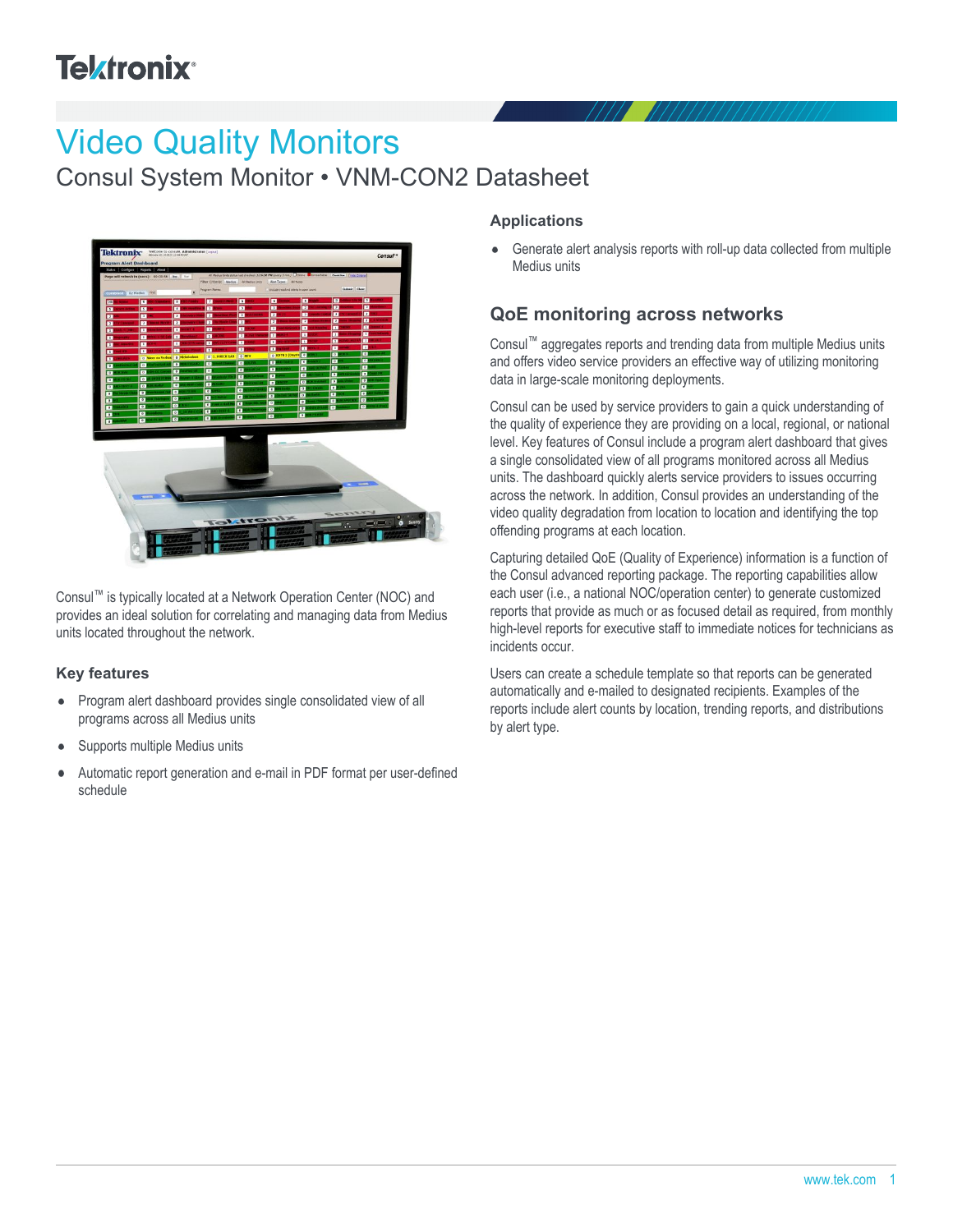

Consul is typically located at a regional or national Network Operation Center (NOC) and provides an ideal solution for correlating and managing data from Medius units located throughout the network.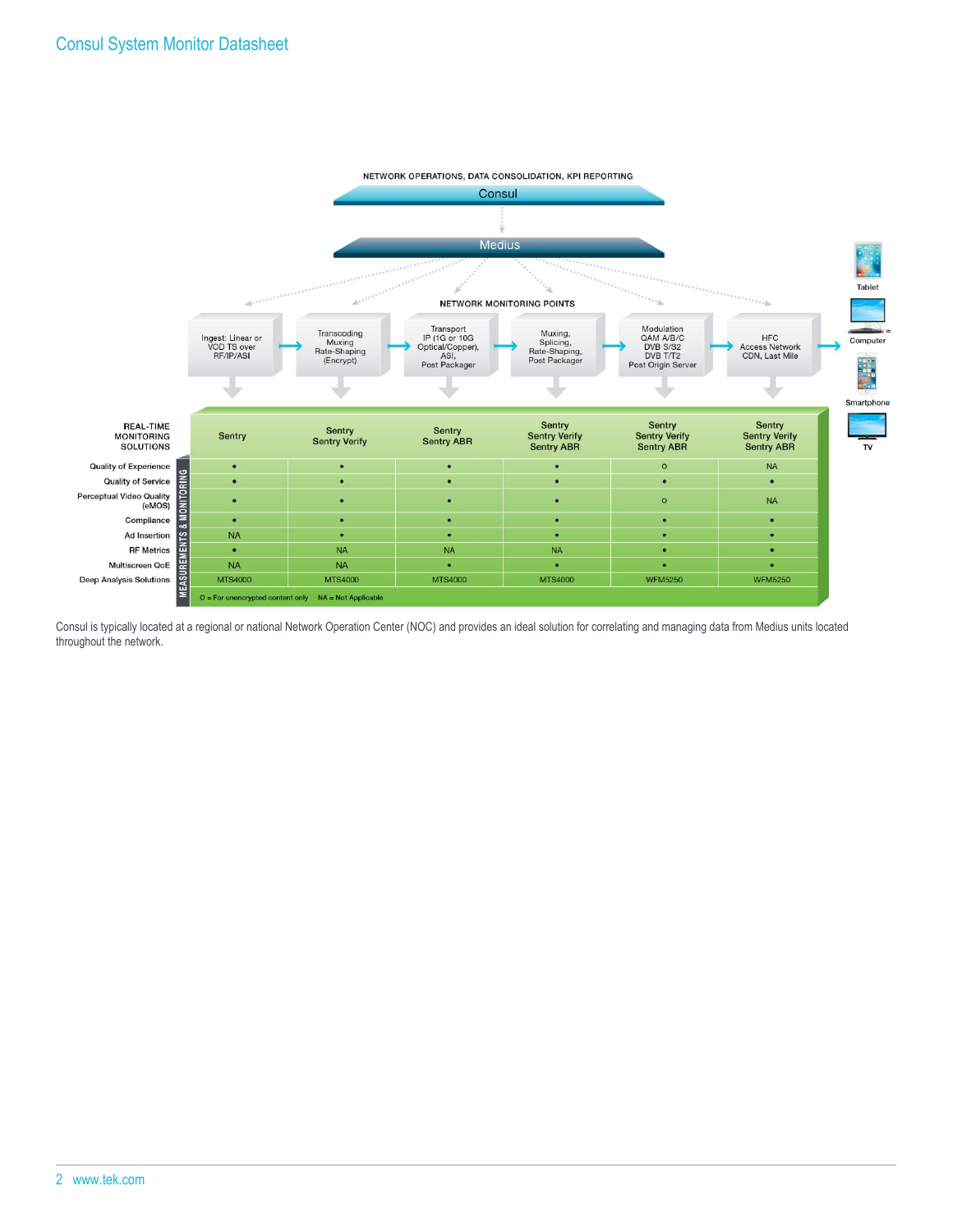# **Specifications**

#### **Interface characteristics**

| <b>Browser support</b>    | Firefox, Safari, and Internet Explorer |
|---------------------------|----------------------------------------|
| <b>MPEG/IP input port</b> | 1000BASE-T Ethernet interface          |
| <b>Management port</b>    | 1000BASE-T Ethernet interface          |

### **Physical characteristics**

| <b>Dimensions</b>  |                       |
|--------------------|-----------------------|
| Height             | 44 mm (1.73 in)       |
| Width              | 437 mm (17.2 in)      |
| Depth              | 600 mm (29.5 in)      |
| Weight (net)       | 12.4 kg (27 lb.)      |
| Power requirements | 100-240 VAC, 50-60 Hz |

### **Environmental characteristics**

| Temperature      |                                                                                                   |  |
|------------------|---------------------------------------------------------------------------------------------------|--|
| <b>Operating</b> | +10°C to +35°C, 30°C per hour maximum gradient                                                    |  |
|                  | Temperature of the intake air at the front and sides of the instrument                            |  |
| Non-operating    | $-20^{\circ}$ C to +60 $^{\circ}$ C, 30 $^{\circ}$ C per hour maximum gradient                    |  |
| Power            | 4.0-1.7 A maximum, 100 - 240 V, 50/60 Hz                                                          |  |
|                  | The maximum power consumption for any board combination measured is 175 W at 120 V by safety test |  |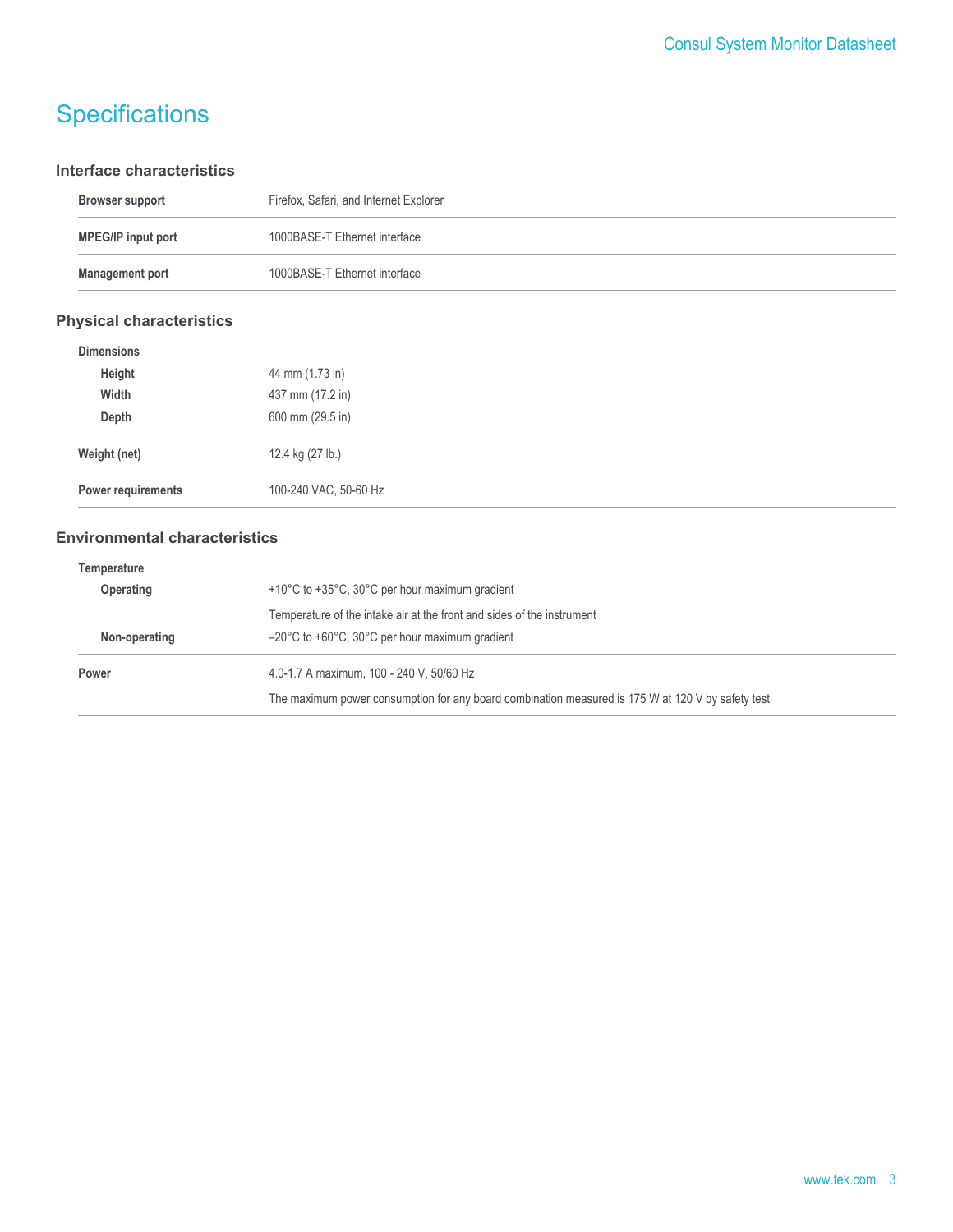# Ordering information

### **Models**

**VNM-CON** Consul System Monitor

### **Instrument options**

#### **Power plug options**

| Opt. A0         | North America power plug (115 V, 60 Hz)  |
|-----------------|------------------------------------------|
| Opt. A1         | Universal Euro power plug (220 V, 50 Hz) |
| Opt. A2         | United Kingdom power plug (240 V, 50 Hz) |
| Opt. A3         | Australia power plug (240 V, 50 Hz)      |
| Opt. A4         | North America power plug (240 V, 50 Hz)  |
| Opt. A5         | Switzerland power plug (220 V, 50 Hz)    |
| Opt. A6         | Japan power plug (100 V, 50/60 Hz)       |
| Opt. A10        | China power plug (50 Hz)                 |
| <b>Opt. A11</b> | India power plug (50 Hz)                 |
| <b>Opt. A12</b> | Brazil power plug (60 Hz)                |
| Opt. A99        | No power cord                            |
|                 |                                          |



Tektronix is registered to ISO 9001 and ISO 14001 by SRI Quality System Registrar.